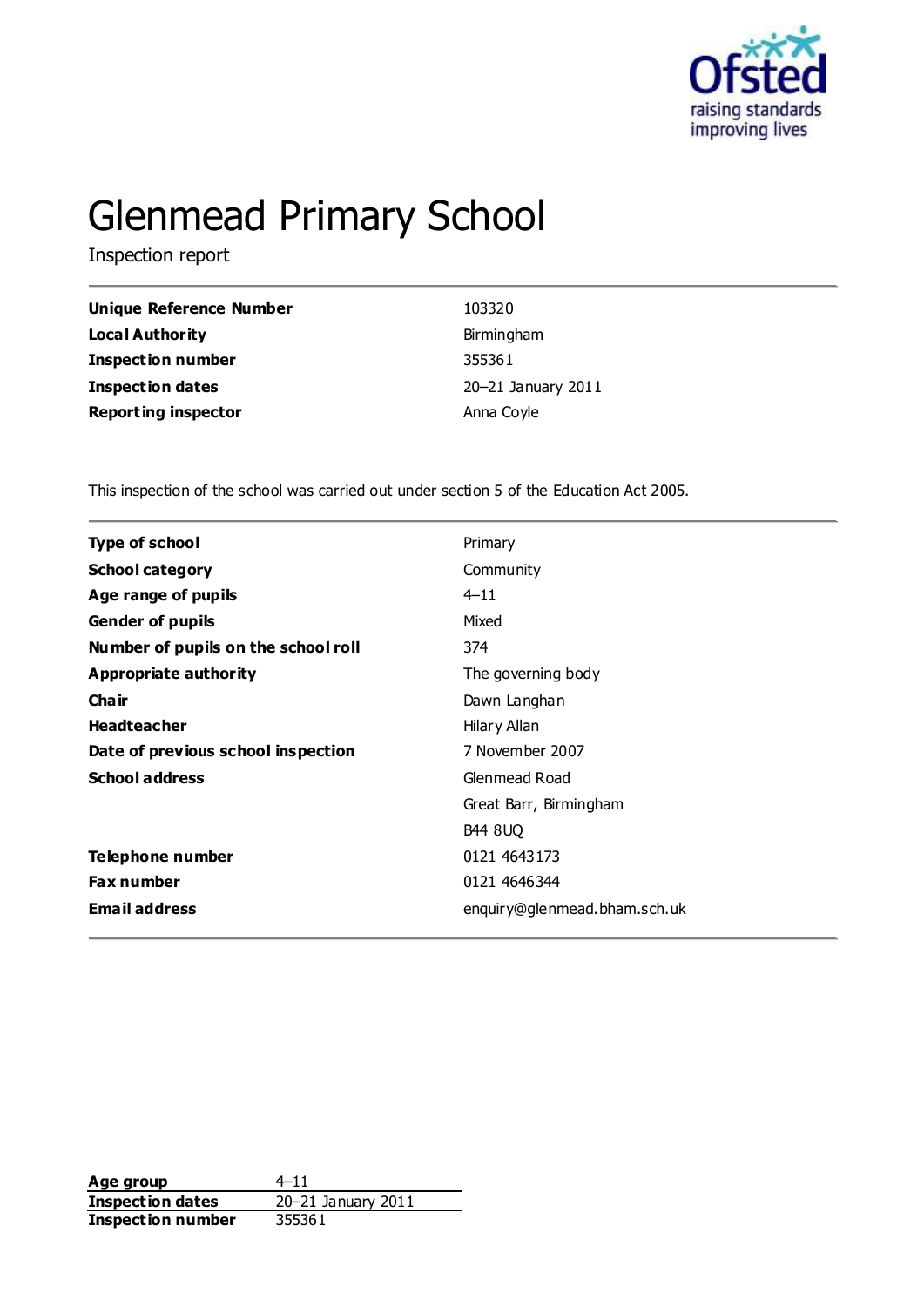The Office for Standards in Education, Children's Services and Skills (Ofsted) regulates and inspects to achieve excellence in the care of children and young people, and in education and skills for learners of all ages. It regulates and inspects childcare and children's social care, and inspects the Children and Family Court Advisory Support Service (Cafcass), schools, colleges, initial teacher training, work-based learning and skills training, adult and community learning, and education and training in prisons and other secure establishments. It assesses council children's services, and inspects services for looked after children, safeguarding and child protection.

Further copies of this report are obtainable from the school. Under the Education Act 2005, the school must provide a copy of this report free of charge to certain categories of people. A charge not exceeding the full cost of reproduction may be made for any other copies supplied.

If you would like a copy of this document in a different format, such as large print or Braille, please telephone 0300 123 4234, or email **[enquiries@ofsted.gov.uk](mailto:enquiries@ofsted.gov.uk)**.

You may copy all or parts of this document for non-commercial educational purposes, as long as you give details of the source and date of publication and do not alter the documentation in any way.

To receive regular email alerts about new publications, including survey reports and school inspection reports, please visit our website and go to 'Subscribe'.

Royal Exchange Buildings St Ann's Square Manchester M2 7LA T: 0300 123 4234 Textphone: 0161 618 8524 E: **[enquiries@ofsted.gov.uk](mailto:enquiries@ofsted.gov.uk)**

W: **[www.ofsted.gov.uk](http://www.ofsted.gov.uk/)**

© Crown copyright 2011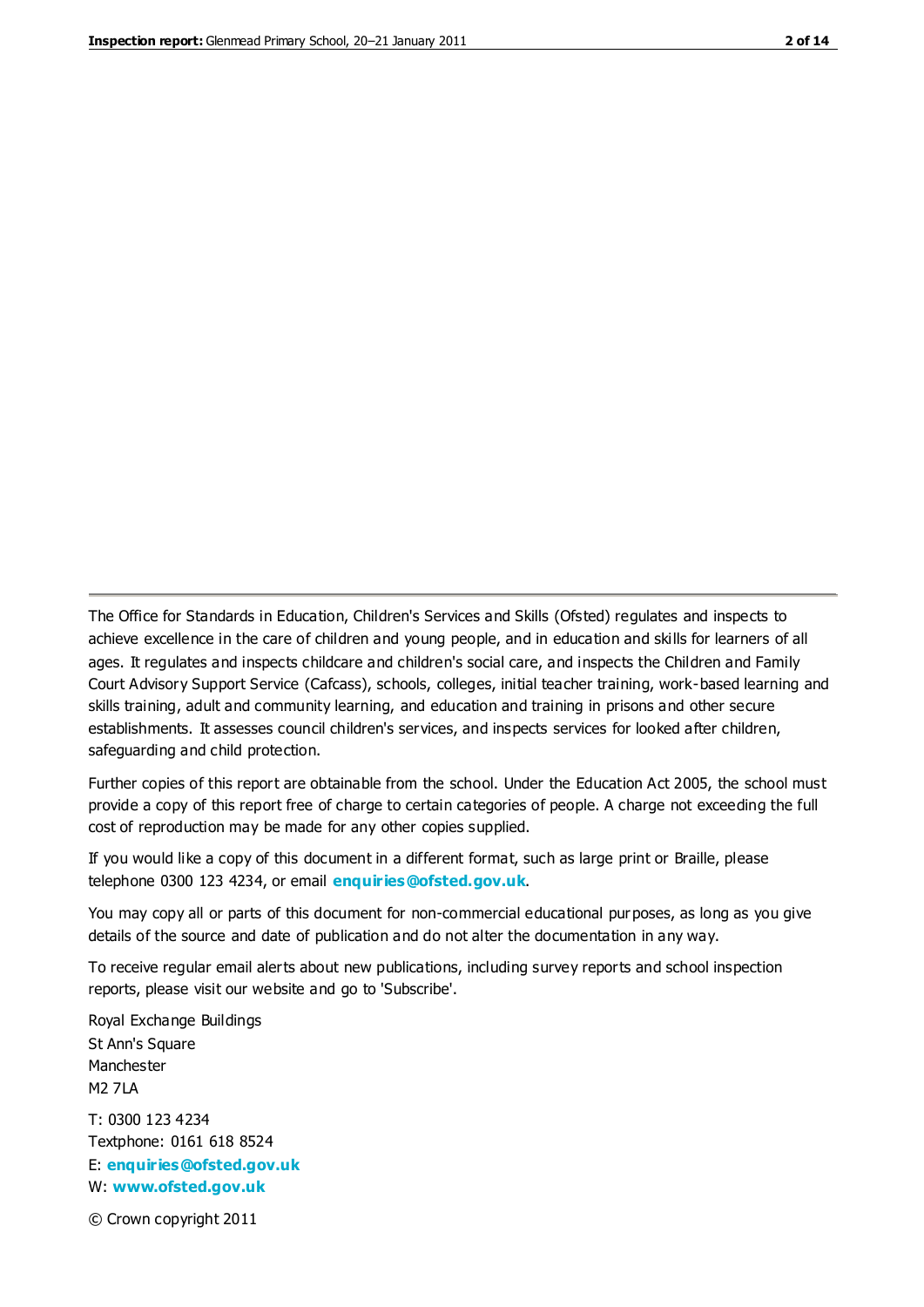## **Introduction**

This inspection was carried out by three additional inspectors, who visited 24 lessons and observed all teachers. They also held meetings with the headteacher, senior staff, the Chair of the Governing Body and groups of pupils and parents and carers. Inspectors observed the school's work and looked at a range of documents including assessment and tracking information, the school development plan, monitoring reports and pupils' books. The inspection questionnaires were analysed, including 74 from parents, 31 from members of staff and 200 from pupils.

The inspection team reviewed many aspects of the school's work. It looked in detail at a number of key areas.

- Whether pupils in Years 3 to 6 make enough progress in mathematics, particularly those with high prior attainment, and how well the subject is led.
- Whether expectations are high enough and how effectively teaching uses assessment to provide challenge for the more-able pupils.
- $\blacksquare$  How well the governing body promotes community cohesion and what impact this is having on pupils' multicultural understanding.

# **Information about the school**

This large primary school is situated within a residential area on the northern side of Birmingham. The vast majority of pupils are White British. A small proportion learn English as an additional language and the main languages they speak at home are Polish, Farsi and Bulgarian. The proportion of pupils with special educational needs and/or disabilities is similar to the national average: their needs include specific and moderate learning difficulties, behavioural, emotional and social needs, physical disabilities and autism. The school has specially resourced provision for pupils with special educational needs and/or disabilities. Eleven pupils with statements for their educational needs receive specialist support in the school's Speech and Language Resource Base. The proportion of pupils who are known to be eligible for free school meals is similar to the national average.

The school has had some significant changes in staffing since the last inspection, including several senior leaders and a new headteacher. In addition, six newly qualified teachers have been appointed in the last two years.

The school has a privately run breakfast club and playgroup on the same site, both of which are inspected separately.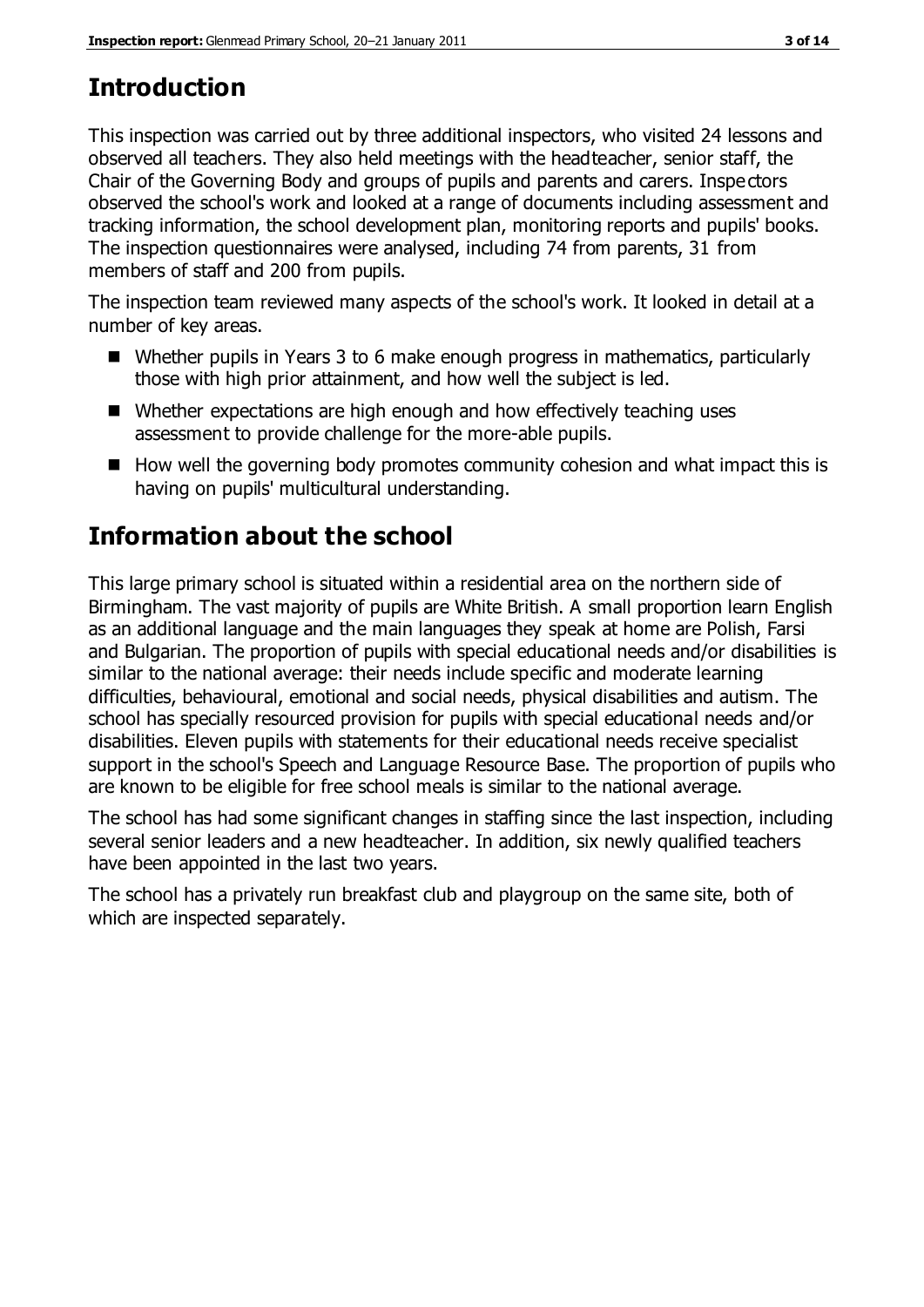## **Inspection judgements**

| Overall effectiveness: how good is the school?  |  |
|-------------------------------------------------|--|
| The school's capacity for sustained improvement |  |

## **Main findings**

This is an improving school that provides a satisfactory education for its pupils. It has emerged from a period of change and is poised to make further improvements. Strengths of the school include good provision for children in the Early Years Foundation Stage, a good curriculum and effective procedures for the care, guidance and support of pupils. Safeguarding procedures are good. There is good provision for pupils in the Speech and Language Resource Base and this enables them to learn effectively.

Children achieve well in the Reception classes and build effectively upon their knowledge and skills so that they reach the expected learning goals by the end of the year. Pupils in Years 1 to 6 make satisfactory progress. They attain broadly average standards in English and mathematics by the end of Key Stages 1 and 2. The school's data show that the majority of pupils develop basic skills appropriately, although progress is inconsistent in mathematics at Key Stage 2, especially for the more able in calculating and investigating numbers. Pupils behave well and take on responsibilities willingly. They are prepared suitably for the next stage of their education. Teaching is satisfactory overall. It is often good, and sometimes outstanding at the upper end of Key Stage 2. However, teaching varies across the school because there are inconsistencies between classes in the use of assessment to guide planning and, as a result, not all pupils are given enough challenging work. Pupils have clear targets in their literacy and numeracy books to help them learn, but teachers' marking does not always identify what they need to do next to improve their work. The school has introduced a new marking policy to help staff improve this aspect of teaching which is currently being embedded in all year groups.

The headteacher is the driving force in the school and works closely with the two assistant headteachers to provide a sense of ambition for all pupils. Senior staff have effectively strengthened the procedures for checking provision and tracking pupils' progress, although there is still work to be done to raise standards in mathematics. This is reflected accurately in the school development plan. The governing body is involved in school life, but it does not provide effective challenge to the leadership team. Furthermore, governors do not ensure that the school promotes community cohesion beyond the immediate locality. Even so, based on its satisfactory track record of improvement over the last three years since the last inspection and the good leadership and management of teaching, the school has sound capacity to sustain improvement.

Up to 40% of the schools whose overall effectiveness is judged satisfactory may receive a monitoring visit by an Ofsted inspector before their next section 5 inspection.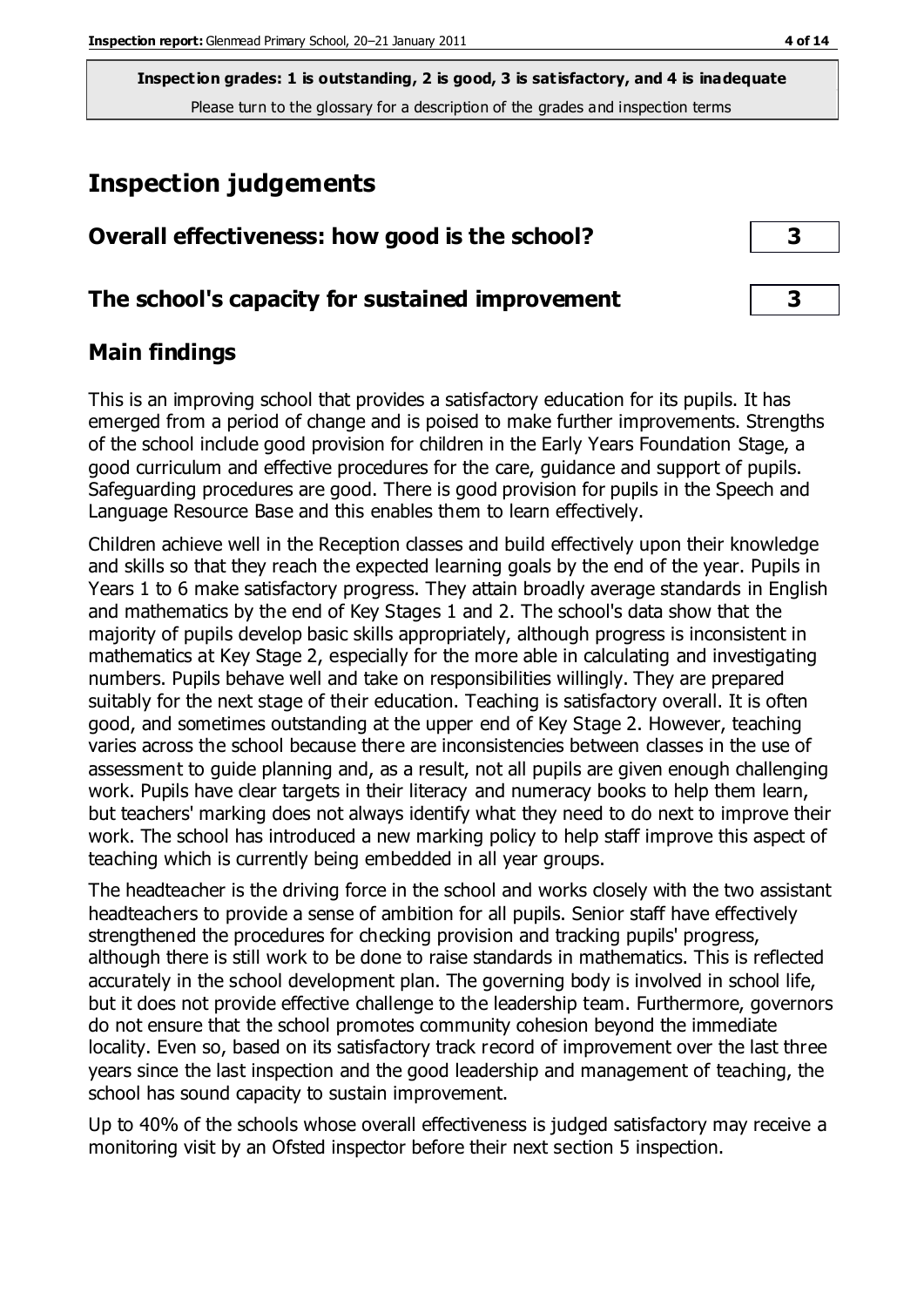#### **What does the school need to do to improve further?**

- Raise standards in mathematics at Key Stage 2 so that the more-able pupils attain the higher levels at the end of Year 6 by:
	- accelerating progress in Years 3 and 4
	- increasing pupils' skills in calculating and investigating numbers
- Improve the consistency of teaching and learning to a good level across the school by:
	- making better use of assessment to match work to pupils' abilities
	- $-$  ensuring that teachers' marking consistently provides pupils with sufficient guidance on how to improve their work.
	- $-$  Extend the role of the governing body so that it provides greater challenge and support for the school.

## **Outcomes for individuals and groups of pupils 3**

Most pupils are working at levels which are broadly average in English and mathematics. The national test results have been variable over the last three years in writing at Year 2, and in mathematics at Year 6, and teaching is rightly focusing on improving pupils' handwriting and spelling still further. The school recognises the need to increase the progress more-able pupils make in mathematics at Key Stage 2 by providing them with more opportunities for investigative work. Learning and progress of all groups are at least satisfactory but pupils' mathematical calculations are sometimes hampered when they cannot recall times-tables facts. Pupils with special educational needs and/or disabilities and those who learn English as an additional language are supported effectively and behave well which helps them make sound progress in their acquisition of basic literacy and numeracy skills. Pupils who receive additional specialist support in the Speech and Language Resource Base make good progress because they are taught well by very patient and caring staff.

Attendance is above average, and pupils enjoy coming to school. Behaviour is good and pupils have good attitudes to learning. Spiritual, moral, social and cultural development is satisfactory. Pupils know right from wrong and are polite towards each other and adults. They say that there is no bullying in the school but they know to whom they should go if they have any worries or concerns. Pupils say that they feel safe at school and understand how to live healthily by eating nutritious food and taking plenty of exercise. They enjoy contributing to the school by taking on responsibilities as members of the school council but there are few opportunities for them to extend their involvement in the wider community.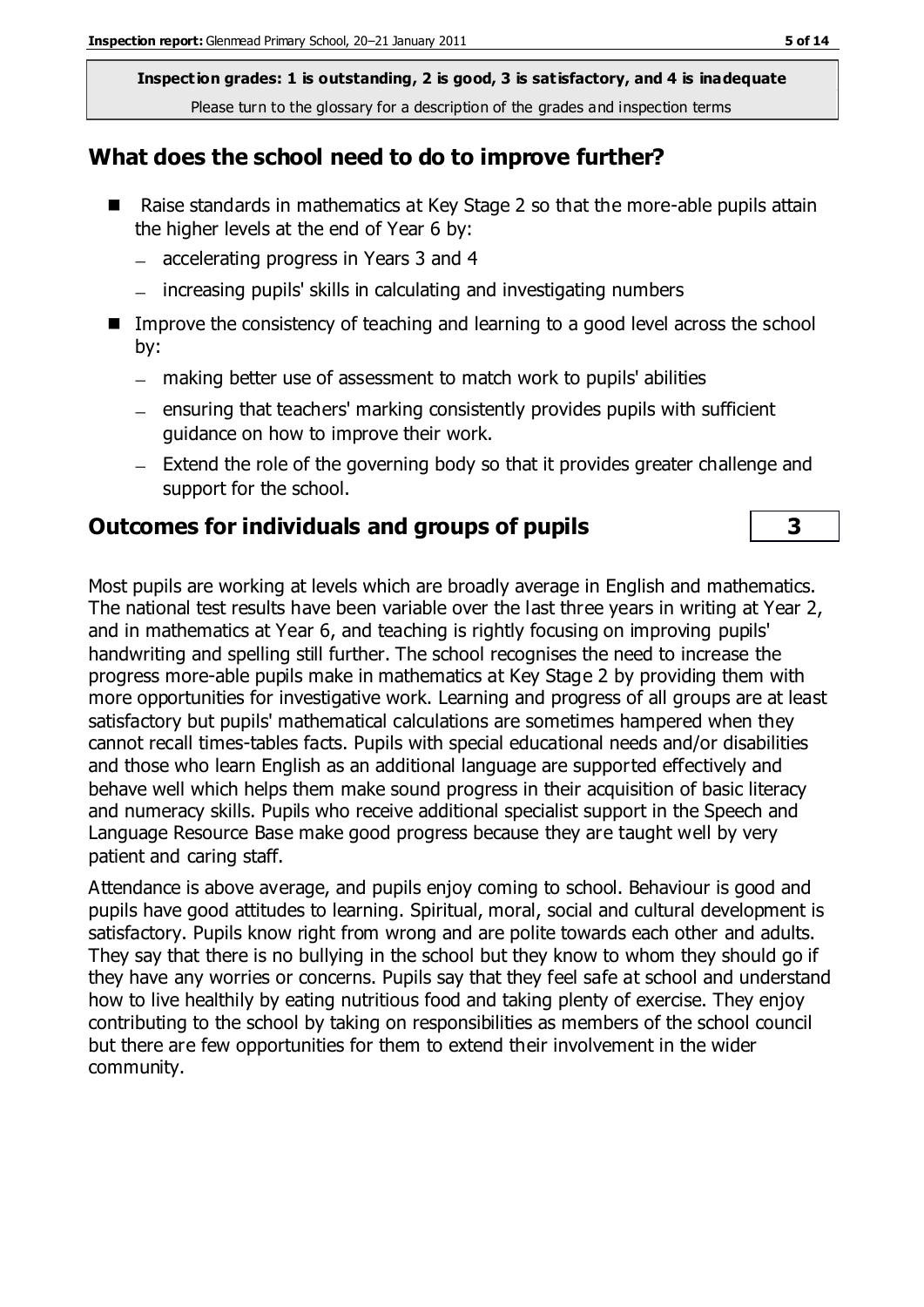# **Inspection grades: 1 is outstanding, 2 is good, 3 is satisfactory, and 4 is inadequate**

Please turn to the glossary for a description of the grades and inspection terms

#### These are the grades for pupils' outcomes

| Pupils' achievement and the extent to which they enjoy their learning                                                     | 3             |
|---------------------------------------------------------------------------------------------------------------------------|---------------|
| Taking into account:<br>Pupils' attainment <sup>1</sup>                                                                   | 3             |
| The quality of pupils' learning and their progress                                                                        | 3             |
| The quality of learning for pupils with special educational needs and/or disabilities<br>and their progress               | 3             |
| The extent to which pupils feel safe                                                                                      | $\mathbf{2}$  |
| Pupils' behaviour                                                                                                         | 2             |
| The extent to which pupils adopt healthy lifestyles                                                                       | 2             |
| The extent to which pupils contribute to the school and wider community                                                   | 3             |
| The extent to which pupils develop workplace and other skills that will contribute to<br>their future economic well-being | 3             |
| Taking into account:<br>Pupils' attendance <sup>1</sup>                                                                   | $\mathcal{P}$ |
| The extent of pupils' spiritual, moral, social and cultural development                                                   | 3             |

<sup>1</sup> The grades for attainment and attendance are: 1 is high; 2 is above average; 3 is broadly average; and 4 is low

### **How effective is the provision?**

Teaching and learning are satisfactory, although there are variations between classes. The best teaching is characterised by good control and discipline, amicable relationships and a positive use of humour and praise to cheer pupils and increase their self-esteem. Teaching is occasionally outstanding in Years 5 and 6 when teachers' good questioning skills, strong subject knowledge, high expectations and excellent rapport with pupils inspire them to do well, such as in some mathematics and science lessons seen. However, teaching is less secure in Years 3 and 4 when teachers' subject knowledge is limited and planning does not take enough account of assessment information to match work to pupils' abilities. In these lessons, the more-able pupils are not sufficiently challenged to do their best and practical investigations are not well organised to promote independent research. Teaching assistants work as a good team to support small groups of pupils and they provide valuable help to individuals. Assessment is used appropriately to enable staff to organise lessons and provide pupils with interesting activities, but planning in some classes does not always take enough account of pupils' abilities. Pupils have clear achievable targets and the new marking policy is being implemented appropriately across the school. However, although marking is good in some classes, such as in Year 2, it is inconsistent in other year groups and does not always give pupils enough advice to help them know what to do to improve their work.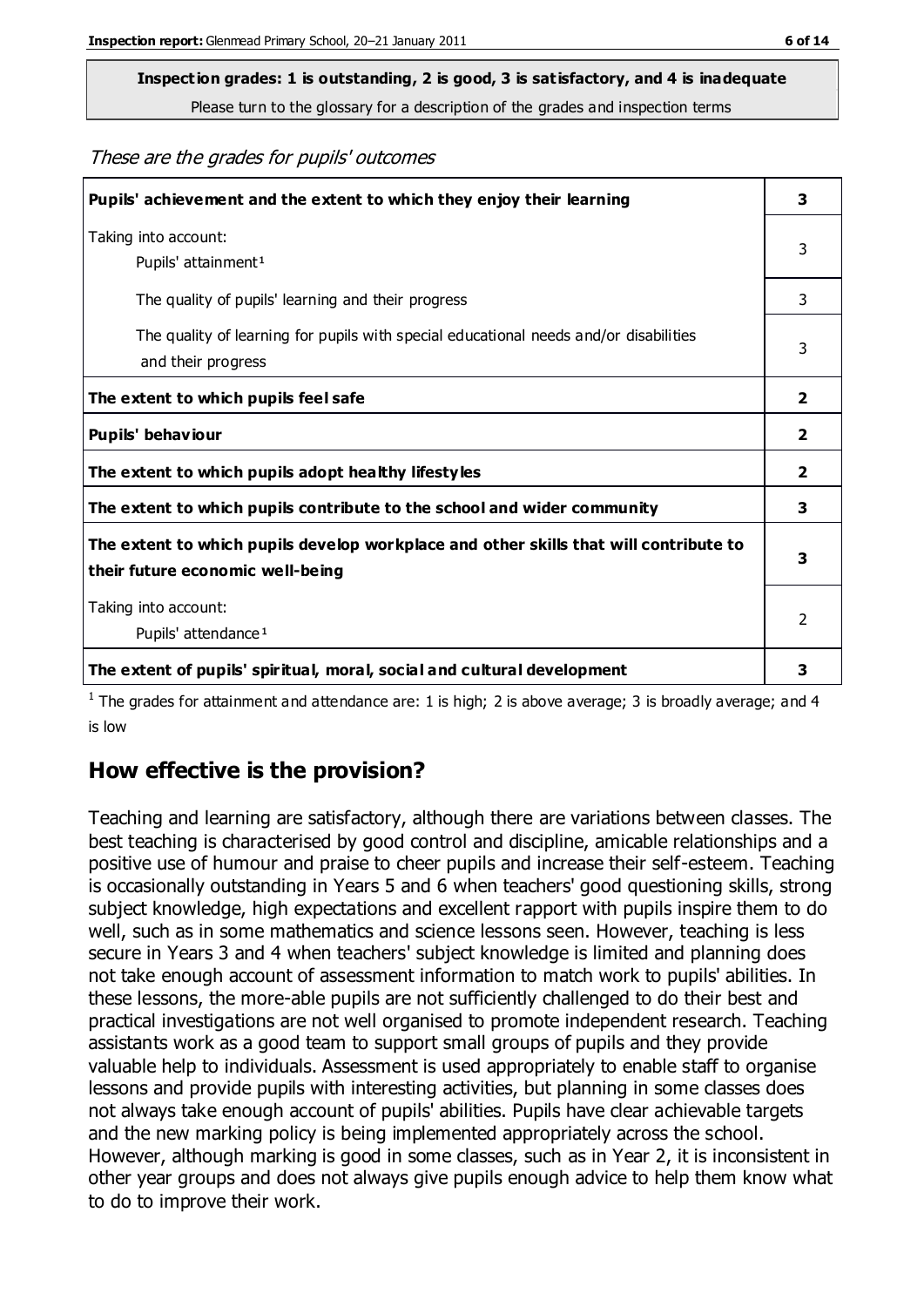The broad and balanced curriculum covers all aspects of learning and is well organised. It provides pupils with plenty of learning opportunities based upon a topic approach and there are some good links between subjects, such as English, art and history. The school focuses well on promoting pupils' personal, social and health education. Good opportunities to encourage pupils' practical skills and creativity are strong features of the curriculum, and plenty of colourful displays of pupils' artwork adorn the walls, ceilings and corridors. Activities are adapted well for pupils with special educational needs so that they can increase their literacy and numeracy skills. Pupils also benefit from a wide range of mathematical activities during breakfast club and sessions for individual tuition. There are good opportunities for pupils to enjoy sports and music activities with visiting specialists. Extra-curricular clubs enhance pupils' enjoyment of school, and educational visits extend pupils' experiences on topics such as the Tudors.

Staff care, guide and support pupils well and those who have special educational needs receive plenty of help. Strong relationships between staff, pupils and their parents and carers strengthen this further. Transfer arrangements to other schools are well organised to help pupils move onto the next stage of their education.

| The quality of teaching                                                                                    |  |
|------------------------------------------------------------------------------------------------------------|--|
| Taking into account:<br>The use of assessment to support learning                                          |  |
| The extent to which the curriculum meets pupils' needs, including, where relevant,<br>through partnerships |  |
| The effectiveness of care, guidance and support                                                            |  |

These are the grades for the quality of provision

## **How effective are leadership and management?**

The headteacher is pivotal in driving improvement and embedding ambition in the school. She provides good leadership and liaises closely with the two assistant headteachers to improve teaching and spread good practice across the school. Senior staff are now rightly focused on increasing the consistency of teaching in all year groups. The senior leadership team meets regularly with phase leaders to discuss provision and outcomes and to ensure that the school provides satisfactory value for money. However, although the monitoring of teaching and learning has improved since the previous inspection, some leaders are new to their roles and have yet to have sufficient impact in accelerating progress in mathematics at Key Stage 2. Self-evaluation is accurate and the school development plan clearly identifies specific areas for improvement.

Safeguarding procedures are fully in place and good attention is paid to pupils' safety. Links with local schools and partnerships with parents are satisfactory. Staff value all pupils equally and know them and their families well: they support the parents and carers of vulnerable pupils particularly well. The school promotes community cohesion satisfactorily and has a new draft policy in place. There are suitable links with local schools and the church, but only a few links with the wider community. The governing body fulfils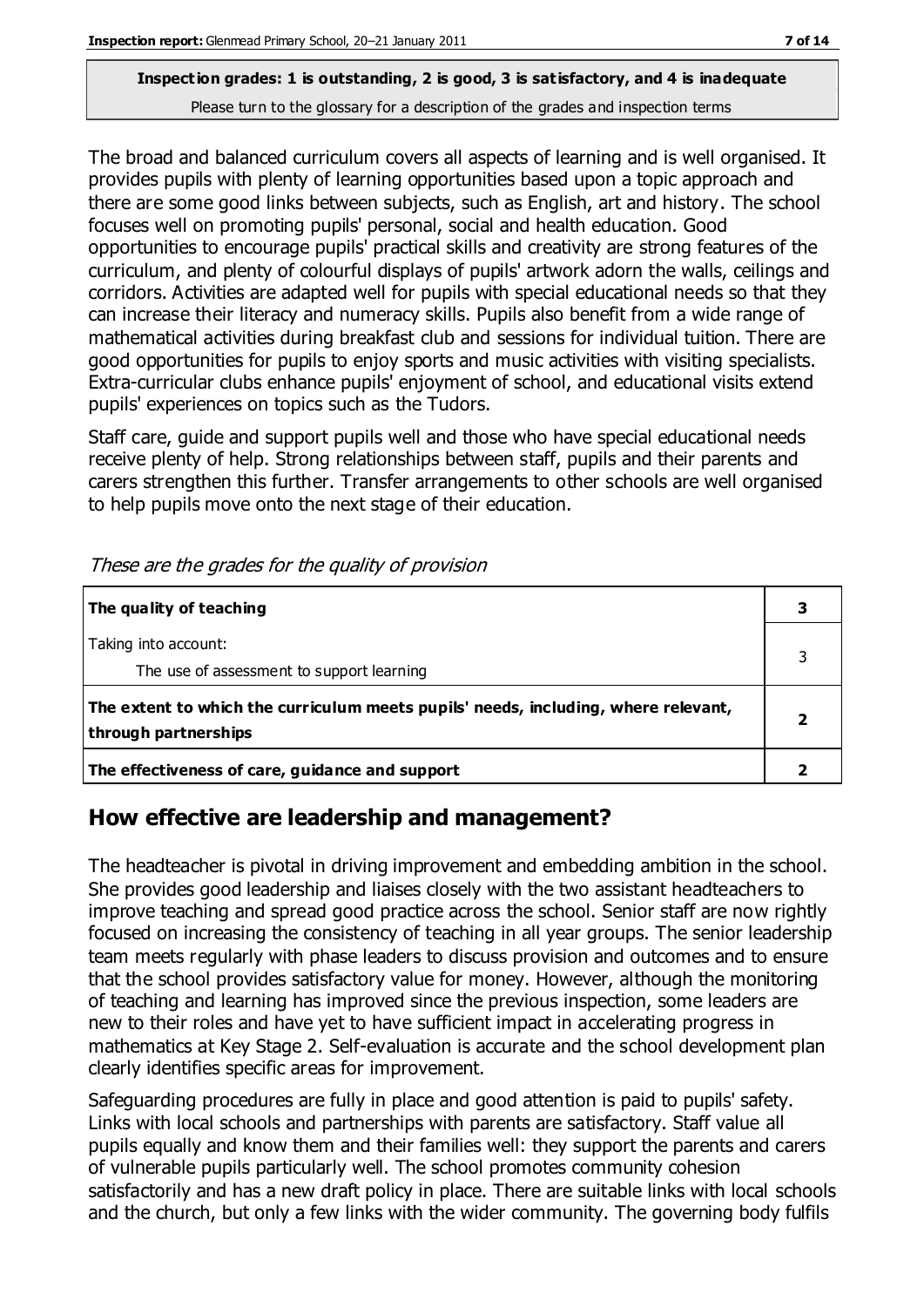its statutory duties satisfactorily. However, it does not provide enough challenge for the school and is not sufficiently involved in promoting community cohesion.

These are the grades for leadership and management

| The effectiveness of leadership and management in embedding ambition and driving<br>improvement                                                                  | 3 |
|------------------------------------------------------------------------------------------------------------------------------------------------------------------|---|
| Taking into account:<br>The leadership and management of teaching and learning                                                                                   | 2 |
| The effectiveness of the governing body in challenging and supporting the<br>school so that weaknesses are tackled decisively and statutory responsibilities met | 3 |
| The effectiveness of the school's engagement with parents and carers                                                                                             | 3 |
| The effectiveness of partnerships in promoting learning and well-being                                                                                           | 3 |
| The effectiveness with which the school promotes equality of opportunity and tackles<br>discrimination                                                           | 3 |
| The effectiveness of safeguarding procedures                                                                                                                     | 2 |
| The effectiveness with which the school promotes community cohesion                                                                                              | 3 |
| The effectiveness with which the school deploys resources to achieve value for money                                                                             | 3 |

## **Early Years Foundation Stage**

Children start school in the Reception classes with skills that are slightly below those expected for their age but all settle happily and enjoy learning in the school's colourful, stimulating environment. They make good progress and the vast majority attain the early learning goals before they move on to Year 1. Routines are well established and a good balance of adult-led and free-choice activities means that children make good use of the outdoor area and quickly learn to become independent, which are improvements since the last inspection. They follow instructions well and behave sensibly when working and playing. Children know how to take care of themselves and stay safe, and they understand that eating healthy food is good for them.

Adults work well together as a strong team, supporting children effectively and taking good care of them. Teaching is good and assessment is used carefully to guide planning so that it takes account of children's prior knowledge and understanding. Learning in reading, writing and numeracy are well supported because children are given plenty of support and guidance to help them develop their basic skills. They listen carefully to stories, form letters carefully and show enjoyment of writing. Children participate enthusiastically in creative and physical activities indoors and outside, such as when planting violets and building with small plastic crates. One of the assistant headteachers is currently managing this phase of learning effectively until a new leader can be appointed.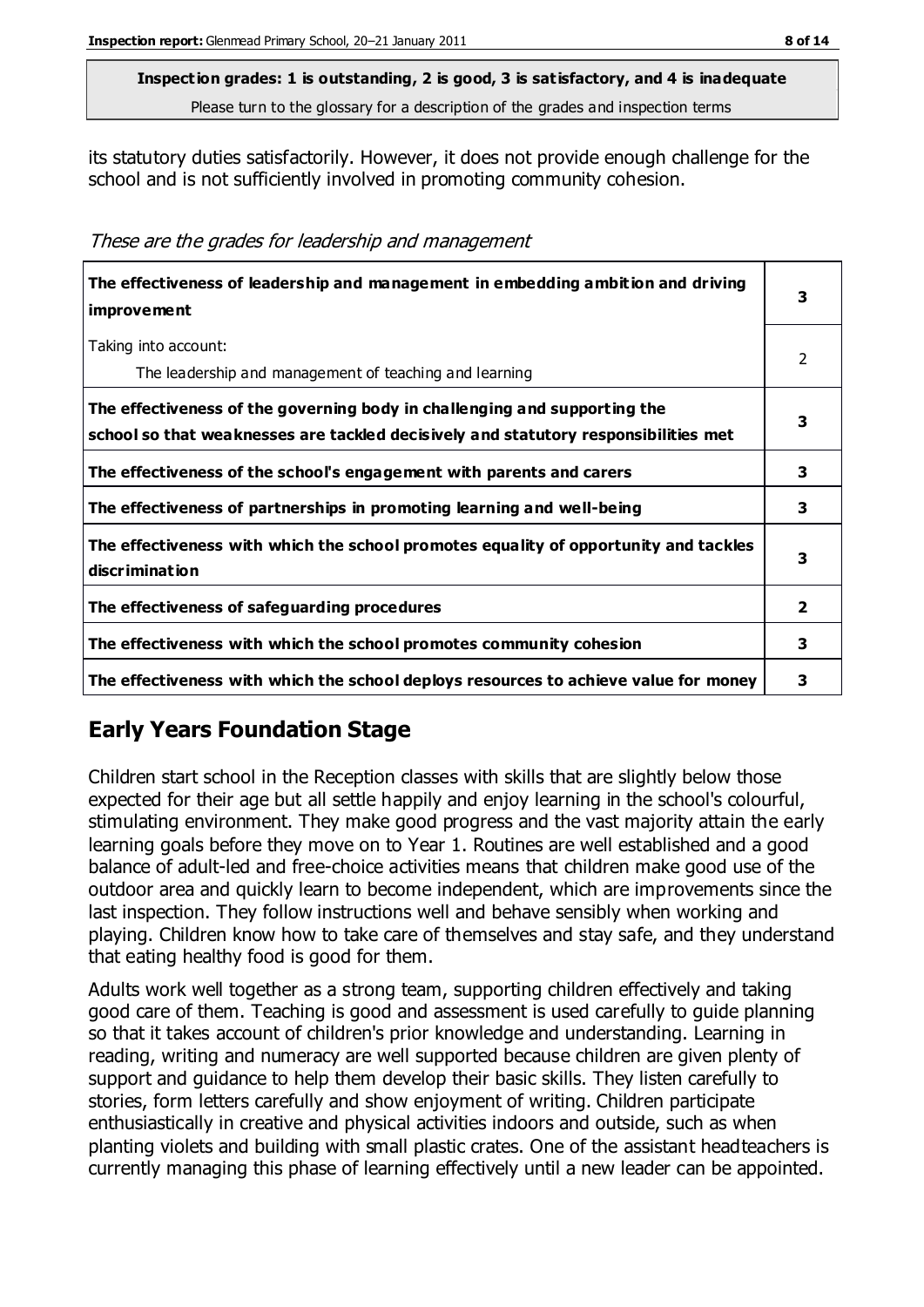**Inspection grades: 1 is outstanding, 2 is good, 3 is satisfactory, and 4 is inadequate**

Please turn to the glossary for a description of the grades and inspection terms

These are the grades for the Early Years Foundation Stage

| Overall effectiveness of the Early Years Foundation Stage                             |  |
|---------------------------------------------------------------------------------------|--|
| Taking into account:<br>Outcomes for children in the Early Years Foundation Stage     |  |
| The quality of provision in the Early Years Foundation Stage                          |  |
| The effectiveness of leadership and management of the Early Years Foundation<br>Stage |  |

## **Views of parents and carers**

The majority of parents who responded to the questionnaire are positive about the work of the school and indicate their satisfaction with the education provided for their children. Parents believe that their children are safe in school. A small proportion of parents say that the school does not provide them with enough information and it does not take sufficient account of parents' suggestions or concerns. The inspectors followed up these concerns and found that there is satisfactory communication between parents and the school.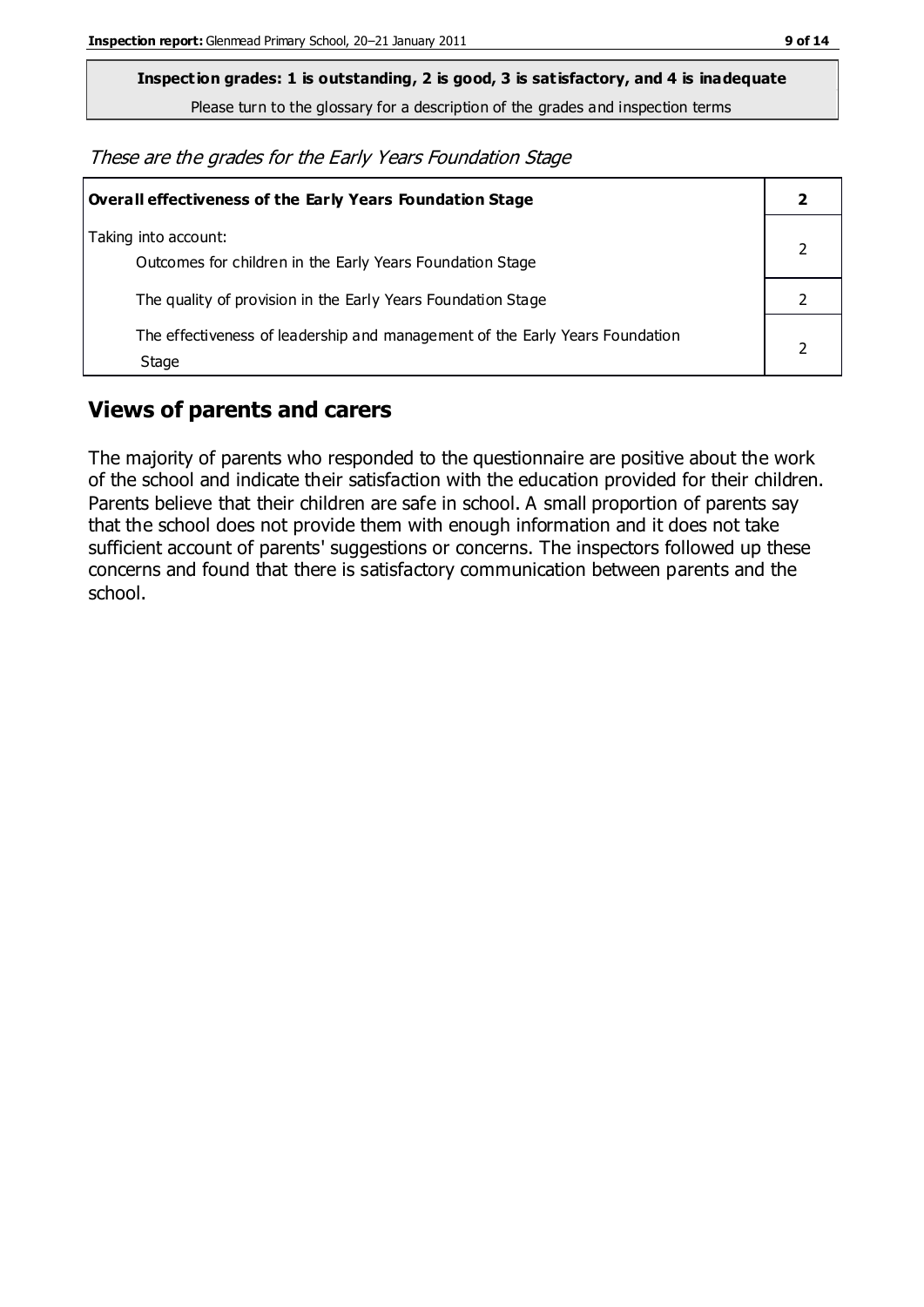#### **Responses from parents and carers to Ofsted's questionnaire**

Ofsted invited all the registered parents and carers of pupils registered at Glenmead Primary School to complete a questionnaire about their views of the school.

In the questionnaire, parents and carers were asked to record how strongly they agreed with 13 statements about the school. The inspection team received 74 completed questionnaires by the end of the on-site inspection. In total, there are 374 pupils registered at the school.

| <b>Statements</b>                                                                                                                                                                                                                                       | <b>Strongly</b><br>agree |               | Agree        |               | <b>Disagree</b> |               | <b>Strongly</b><br>disagree |               |
|---------------------------------------------------------------------------------------------------------------------------------------------------------------------------------------------------------------------------------------------------------|--------------------------|---------------|--------------|---------------|-----------------|---------------|-----------------------------|---------------|
|                                                                                                                                                                                                                                                         | <b>Total</b>             | $\frac{0}{0}$ | <b>Total</b> | $\frac{0}{0}$ | <b>Total</b>    | $\frac{0}{0}$ | <b>Total</b>                | $\frac{0}{0}$ |
| My child enjoys school                                                                                                                                                                                                                                  | 27                       | 36            | 42           | 57            | $\overline{4}$  | 5             | 0                           | $\mathbf 0$   |
| The school keeps my child<br>safe                                                                                                                                                                                                                       | 38                       | 51            | 35           | 47            | $\mathbf{1}$    | 1             | 0                           | $\pmb{0}$     |
| My school informs me about<br>my child's progress                                                                                                                                                                                                       | 26                       | 35            | 37           | 50            | 8               | 11            | $\mathbf 0$                 | $\mathbf 0$   |
| My child is making enough<br>progress at this school                                                                                                                                                                                                    | 23                       | 31            | 46           | 62            | 3               | 4             | 0                           | $\mathbf 0$   |
| The teaching is good at this<br>school                                                                                                                                                                                                                  | 24                       | 32            | 47           | 64            | $\mathbf{1}$    | $\mathbf{1}$  | 0                           | 0             |
| The school helps me to<br>support my child's learning                                                                                                                                                                                                   | 30                       | 41            | 37           | 50            | 6               | 8             | 0                           | $\mathbf 0$   |
| The school helps my child to<br>have a healthy lifestyle                                                                                                                                                                                                | 33                       | 45            | 39           | 53            | $\overline{2}$  | 3             | 0                           | 0             |
| The school makes sure that<br>my child is well prepared for<br>the future (for example<br>changing year group,<br>changing school, and for<br>children who are finishing<br>school, entering further or<br>higher education, or entering<br>employment) | 26                       | 35            | 44           | 59            | $\mathbf{1}$    | 1             | $\mathbf 0$                 | $\mathbf 0$   |
| The school meets my child's<br>particular needs                                                                                                                                                                                                         | 25                       | 34            | 44           | 59            | $\mathbf{1}$    | 1             | $\mathbf 0$                 | $\mathbf 0$   |
| The school deals effectively<br>with unacceptable behaviour                                                                                                                                                                                             | 25                       | 34            | 46           | 62            | $\overline{2}$  | 3             | 1                           | $\mathbf{1}$  |
| The school takes account of<br>my suggestions and concerns                                                                                                                                                                                              | 18                       | 24            | 48           | 65            | 6               | 8             | 1                           | 1             |
| The school is led and<br>managed effectively                                                                                                                                                                                                            | 29                       | 39            | 41           | 55            | $\mathbf{1}$    | $\mathbf{1}$  | $\mathbf{1}$                | $\mathbf{1}$  |
| Overall, I am happy with my<br>child's experience at this<br>school                                                                                                                                                                                     | 30                       | 41            | 40           | 54            | $\mathbf{1}$    | $\mathbf{1}$  | $\mathbf{1}$                | $\mathbf{1}$  |

The table above summarises the responses that parents and carers made to each statement. The percentages indicate the proportion of parents and carers giving that response out of the total number of completed questionnaires. Where one or more parents and carers chose not to answer a particular question, the percentages will not add up to 100%.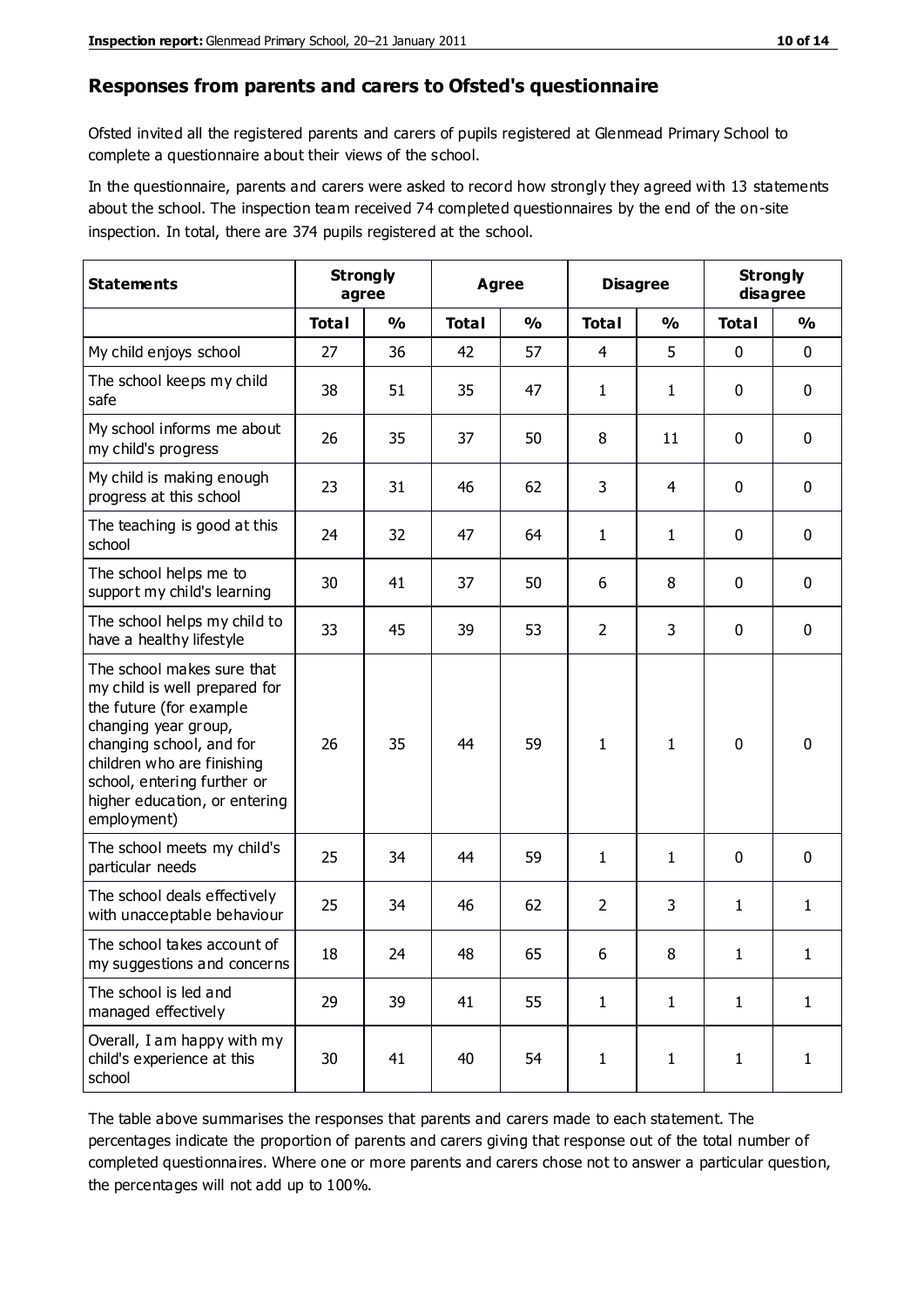## **Glossary**

| Grade   | <b>Judgement</b> | <b>Description</b>                                                                                                                                                                                                            |
|---------|------------------|-------------------------------------------------------------------------------------------------------------------------------------------------------------------------------------------------------------------------------|
| Grade 1 | Outstanding      | These features are highly effective. An outstanding school<br>provides exceptionally well for all its pupils' needs.                                                                                                          |
| Grade 2 | Good             | These are very positive features of a school. A school that<br>is good is serving its pupils well.                                                                                                                            |
| Grade 3 | Satisfactory     | These features are of reasonable quality. A satisfactory<br>school is providing adequately for its pupils.                                                                                                                    |
| Grade 4 | Inadequate       | These features are not of an acceptable standard. An<br>inadequate school needs to make significant improvement<br>in order to meet the needs of its pupils. Ofsted inspectors<br>will make further visits until it improves. |

## **What inspection judgements mean**

## **Overall effectiveness of schools**

|                       | Overall effectiveness judgement (percentage of schools) |      |                     |                   |
|-----------------------|---------------------------------------------------------|------|---------------------|-------------------|
| <b>Type of school</b> | <b>Outstanding</b>                                      | Good | <b>Satisfactory</b> | <b>Inadequate</b> |
| Nursery schools       | 59                                                      | 35   | 3                   | 3                 |
| Primary schools       | 9                                                       | 44   | 39                  | 7                 |
| Secondary schools     | 13                                                      | 36   | 41                  | 11                |
| Sixth forms           | 15                                                      | 39   | 43                  | 3                 |
| Special schools       | 35                                                      | 43   | 17                  | 5                 |
| Pupil referral units  | 21                                                      | 42   | 29                  | 9                 |
| All schools           | 13                                                      | 43   | 37                  | 8                 |

New school inspection arrangements were introduced on 1 September 2009. This means that inspectors now make some additional judgements that were not made previously.

The data in the table above are for the period 1 September 2009 to 31 August 2010 and are consistent with the latest published official statistics about maintained school inspec tion outcomes (see **[www.ofsted.gov.uk](http://www.ofsted.gov.uk/)**).

The sample of schools inspected during 2009/10 was not representative of all schools nationally, as weaker schools are inspected more frequently than good or outstanding schools.

Percentages are rounded and do not always add exactly to 100.

Sixth form figures reflect the judgements made for the overall effectiveness of the sixth form in secondary schools, special schools and pupil referral units.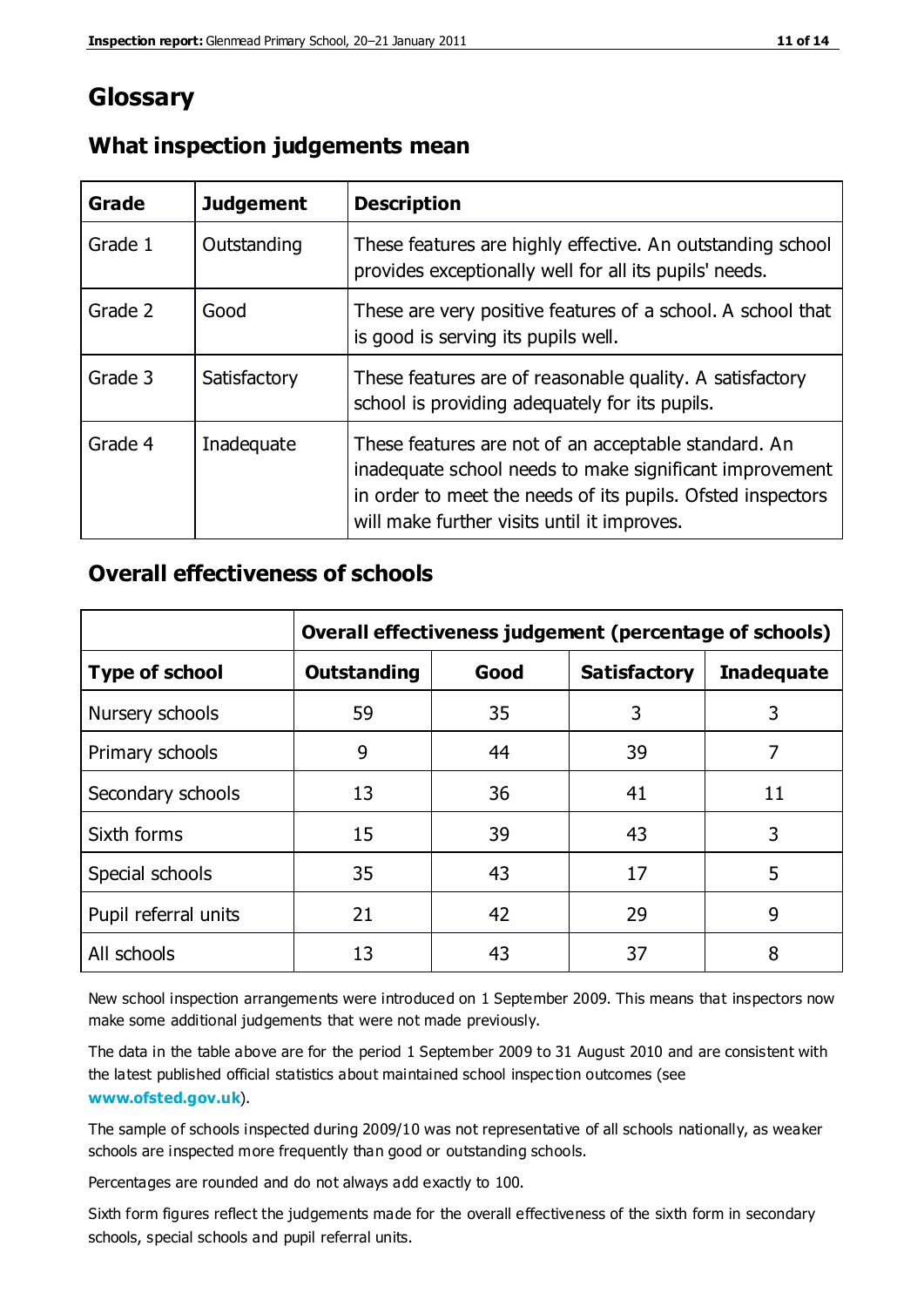## **Common terminology used by inspectors**

| Achievement:               | the progress and success of a pupil in their learning,<br>development or training.                                                                                                                                                          |
|----------------------------|---------------------------------------------------------------------------------------------------------------------------------------------------------------------------------------------------------------------------------------------|
| Attainment:                | the standard of the pupils' work shown by test and<br>examination results and in lessons.                                                                                                                                                   |
| Capacity to improve:       | the proven ability of the school to continue<br>improving. Inspectors base this judgement on what<br>the school has accomplished so far and on the quality<br>of its systems to maintain improvement.                                       |
| Leadership and management: | the contribution of all the staff with responsibilities,<br>not just the headteacher, to identifying priorities,<br>directing and motivating staff and running the school.                                                                  |
| Learning:                  | how well pupils acquire knowledge, develop their<br>understanding, learn and practise skills and are<br>developing their competence as learners.                                                                                            |
| Overall effectiveness:     | inspectors form a judgement on a school's overall<br>effectiveness based on the findings from their<br>inspection of the school. The following judgements,<br>in particular, influence what the overall effectiveness<br>judgement will be. |
|                            | The school's capacity for sustained<br>improvement.                                                                                                                                                                                         |
|                            | Outcomes for individuals and groups of pupils.                                                                                                                                                                                              |
|                            | The quality of teaching.                                                                                                                                                                                                                    |
|                            | The extent to which the curriculum meets<br>pupils' needs, including, where relevant,<br>through partnerships.                                                                                                                              |
|                            | The effectiveness of care, guidance and<br>support.                                                                                                                                                                                         |
| Progress:                  | the rate at which pupils are learning in lessons and<br>over longer periods of time. It is often measured by<br>comparing the pupils' attainment at the end of a key                                                                        |

stage with their attainment when they started.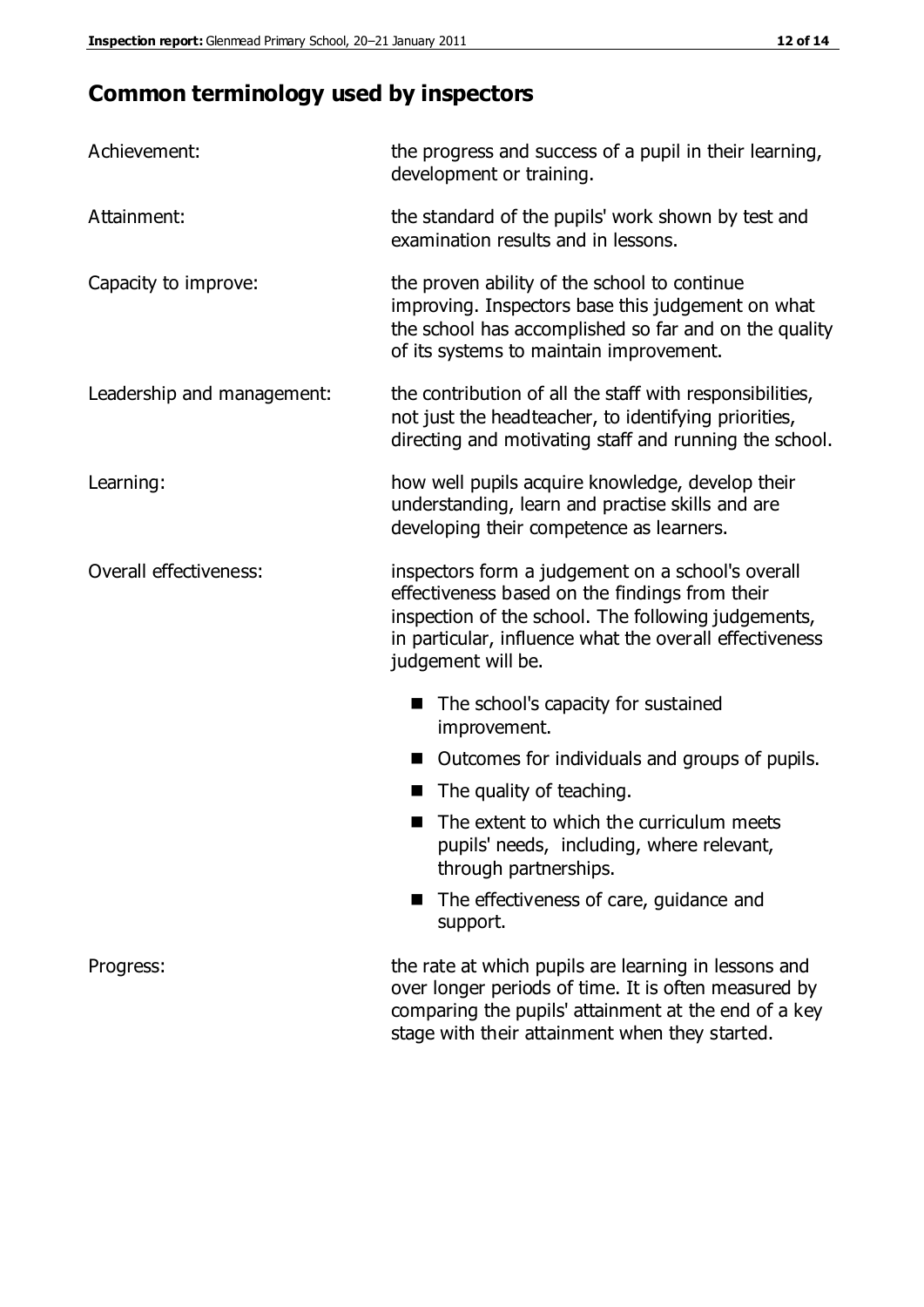## **This letter is provided for the school, parents and carers to share with their children. It describes Ofsted's main findings from the inspection of their school.**

24 January 2011

#### Dear Pupils

#### **Inspection of Glenmead Primary School, Birmingham, B44 8UQ**

We really enjoyed seeing you all when we came to visit your school recently. Thank you for being so kind and helping us to learn about all the things you do. Here are some of the things we found out.

You make sound progress in your learning and attain standards that are similar to other schools.

You told us that you enjoy coming to school and like learning.

You all know that eating healthy food and having plenty of exercise helps you to grow strong.

You behave well and you take on responsibilities willingly.

Your teachers and the teaching assistants give you plenty of interesting things to do in lessons.

Adults look after you well and they make sure that you are safe.

The headteacher leads the school well.

Your school is improving steadily. It provides you with a satisfactory education and has a lot of good things to interest you and help you learn. We have asked the headteacher and your teachers to help you do better in mathematics, especially those of you who are good with numbers. We want all your lessons to be good and we have also asked that all teachers give you clear advice about what you need to do to improve when they assess your work and mark your books. We have asked the governing body to be more active in checking on how well the school is doing.

You can help the school to improve further by making sure that you learn your timestables and always work hard with your writing.

Yours sincerely

Anna Coyle Lead inspector



improving lives